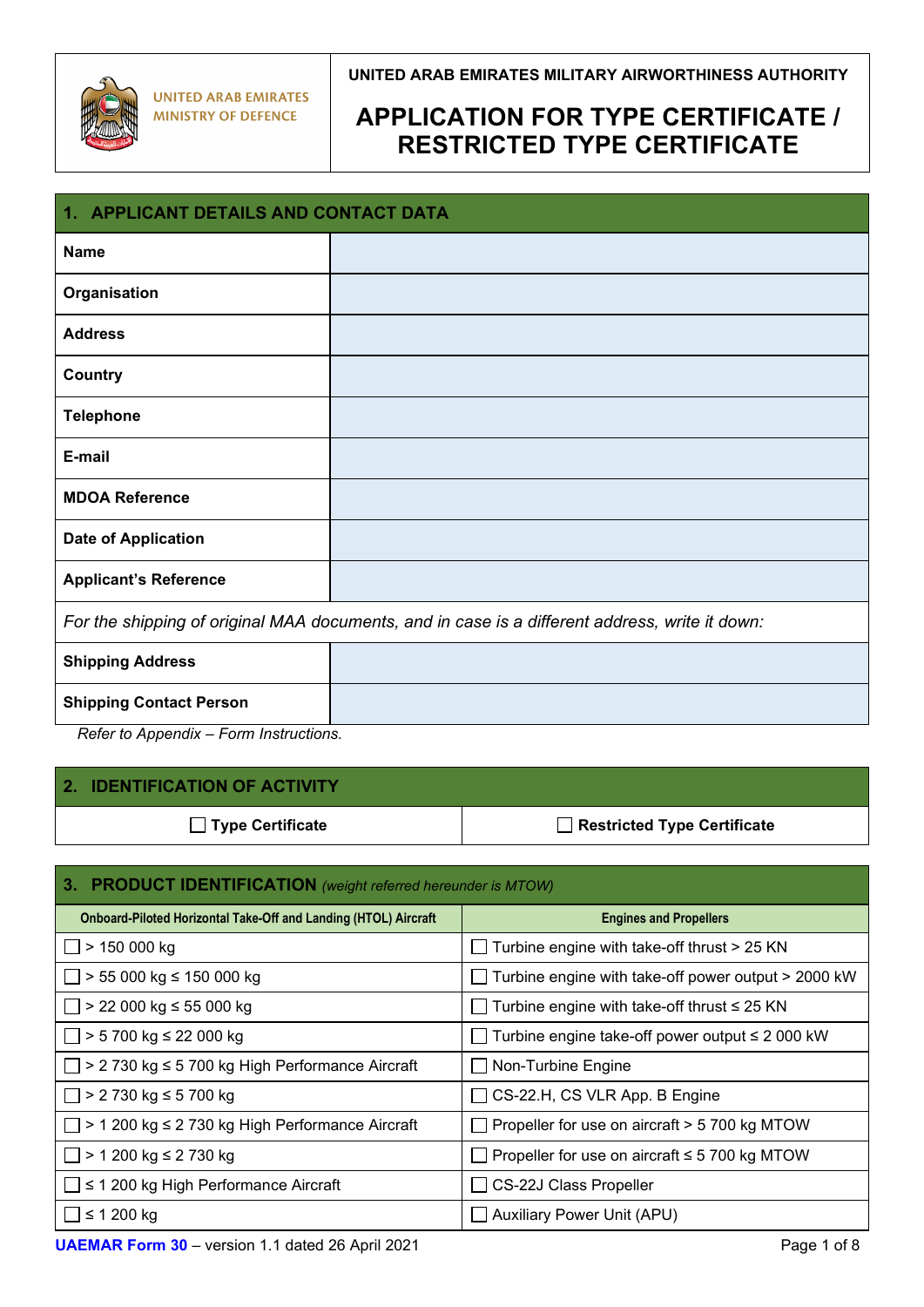

| Onboard-Piloted Vertical Take-Off and Landing (VTOL) Aircraft                                                                        |                   | <b>Other Onboard-Piloted Aircraft</b> |             |
|--------------------------------------------------------------------------------------------------------------------------------------|-------------------|---------------------------------------|-------------|
| Large                                                                                                                                |                   | Large Airship                         |             |
| Medium                                                                                                                               |                   | Medium Airship                        |             |
| Small                                                                                                                                |                   | Small Airship                         |             |
| Very Light                                                                                                                           |                   | Balloon                               |             |
| the product to be certified does not match any of the above criteria (please provide information in Block 5<br>Description Remarks). |                   |                                       |             |
| <b>Applicability</b>                                                                                                                 |                   |                                       |             |
| <b>Designated Type Name</b>                                                                                                          |                   |                                       |             |
| <b>Designated Model Name(s)</b>                                                                                                      |                   |                                       |             |
| <b>Airworthiness Code</b>                                                                                                            |                   |                                       |             |
| <b>Product Category</b>                                                                                                              |                   |                                       |             |
| Large Transport Aeroplane                                                                                                            | Sailplane         |                                       | <b>VTOL</b> |
| Regional Transport Aeroplane                                                                                                         | Powered Sailplane |                                       | Engine      |
| <b>Business Jet</b>                                                                                                                  | Balloon           |                                       | Propeller   |
| Small Aeroplane                                                                                                                      | Airship           |                                       |             |
| <b>The Aircraft is</b>                                                                                                               |                   |                                       |             |
| Remotely controlled/unmanned                                                                                                         |                   | Not Applicable                        |             |
| Refer to Appendix - Form Instructions.                                                                                               |                   |                                       |             |

| 4. ORIGINAL THIRD COUNTRY TYPE CERTIFICATE APPROVAL / PROJECT (if applicable) |  |  |
|-------------------------------------------------------------------------------|--|--|
| <b>Approval / Project Number</b>                                              |  |  |
| <b>Issued on</b>                                                              |  |  |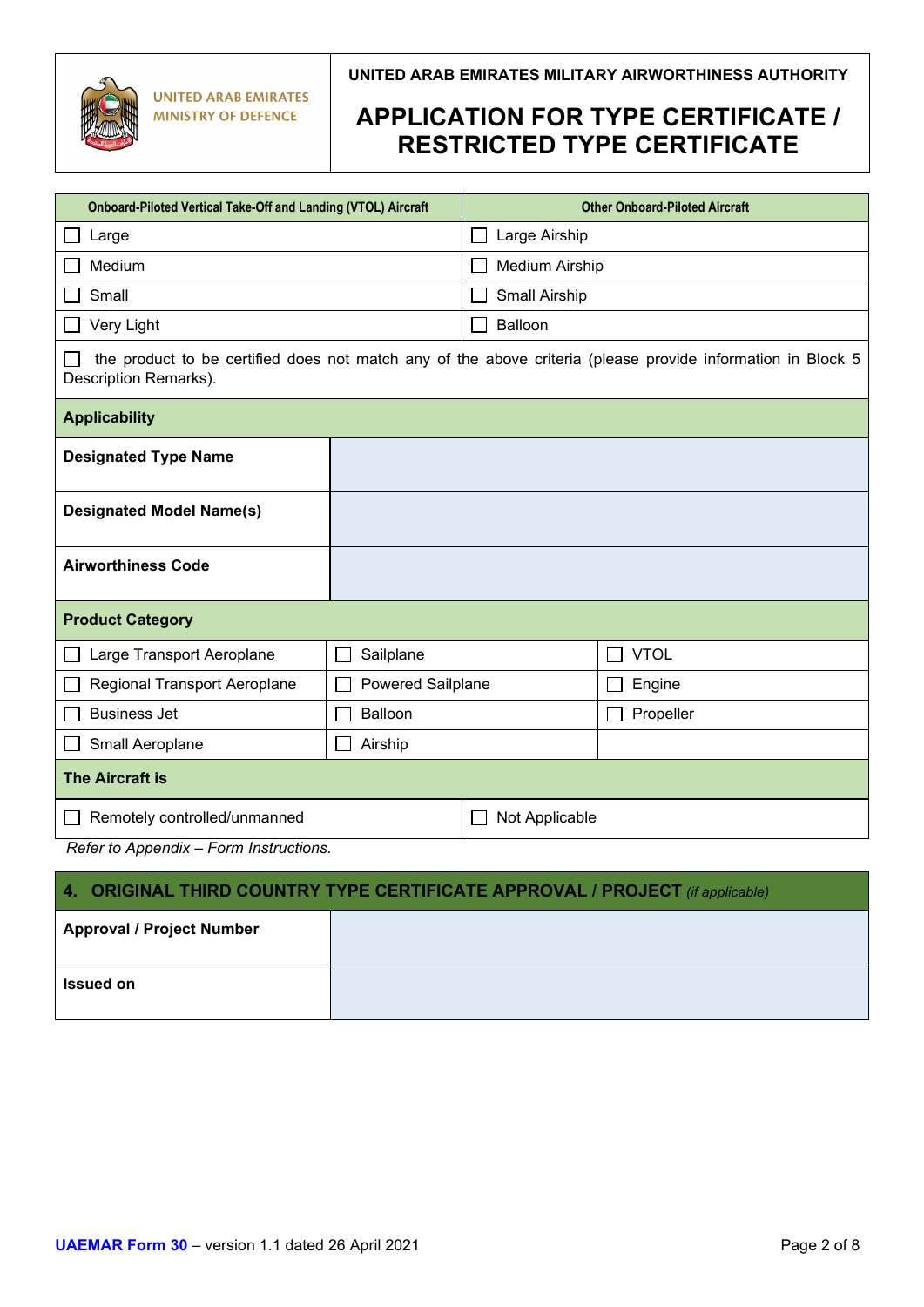

# **APPLICATION FOR TYPE CERTIFICATE / RESTRICTED TYPE CERTIFICATE**

| <b>5. DESCRIPTION</b>              |  |  |
|------------------------------------|--|--|
| <b>Title</b>                       |  |  |
| <b>Restriction</b> (if applicable) |  |  |
|                                    |  |  |
| <b>Remarks</b>                     |  |  |
|                                    |  |  |
| <b>TCDS</b> (if applicable)        |  |  |

*Refer to Appendix – Form Instructions and complete ANNEX I.*

### **6. UAEMAR 21 DEMONSTRATION OF ELIGIBILITY**

I declare that this application is:

| □ Within the current approved scope of work of the applicant's MDOA |  |  |
|---------------------------------------------------------------------|--|--|
|                                                                     |  |  |

| Undertaken by another person than the applicant for,                                                                                  | <b>Name</b>             |  |
|---------------------------------------------------------------------------------------------------------------------------------------|-------------------------|--|
| or holder of, a certificate (UAEMAR 21.A.2)                                                                                           | <b>MDOA Ref.</b>        |  |
| Following an application for Military Design<br>Organisation Approval (MDOA, Form 80) or Alternative<br>Procedures to MDOA (Form 81). | <b>Application Date</b> |  |
| Following an application for a change to the scope of<br>work via Form 81 or Form 82.                                                 | <b>Application Date</b> |  |

*Refer to Appendix – Form Instructions.*

#### **7. APPLICANT'S DECLARATION AND ACCEPTANCE OF THE GENERAL CONDITIONS**

I declare that I have the legal capacity to submit this application to MAA and that all information provided in this application form is correct and complete.

I understand the costs involved in developing a Type Certificate / Restricted Type Certificate. Hence, I declare that the applicant has the financial capability to carry out the project described in this application.

| <b>Name</b>      |  |
|------------------|--|
| Date / Location  |  |
| <b>Signature</b> |  |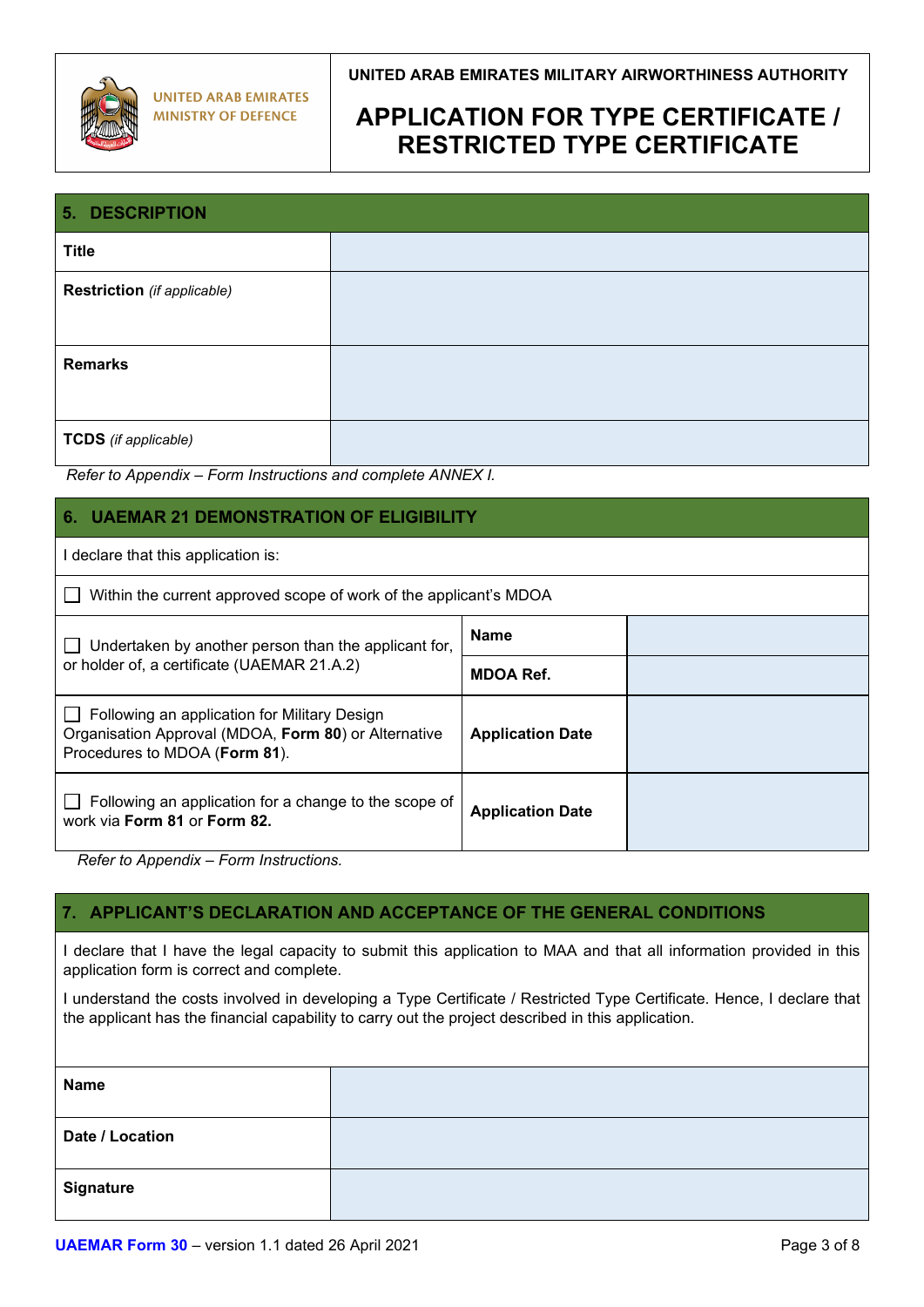

| <b>ANNEX I - LIST OF TECHNICAL FIELDS</b>                            |                             |                                                                      |  |  |
|----------------------------------------------------------------------|-----------------------------|----------------------------------------------------------------------|--|--|
| Select the technical field(s) affected by the TC or RTC application. |                             |                                                                      |  |  |
| <b>Title</b>                                                         | <b>Selected</b>             | <b>Technical Field</b>                                               |  |  |
|                                                                      |                             | Flight Test (for all the relevant CS Subparts)                       |  |  |
|                                                                      |                             | <b>Handling Qualities</b>                                            |  |  |
| <b>Flight and</b>                                                    |                             | Performance                                                          |  |  |
| <b>Human Factors</b>                                                 |                             | <b>Human Factors</b>                                                 |  |  |
|                                                                      |                             | Human Machine Interface and Cockpit Integration                      |  |  |
|                                                                      | $\sim$                      | <b>Flight Manual</b>                                                 |  |  |
| <b>Flight Crew Data</b>                                              |                             | OSD Flight crew disciplines                                          |  |  |
|                                                                      | $\sim$                      | Loads, Weight and Balance                                            |  |  |
|                                                                      |                             | <b>Static Strength</b>                                               |  |  |
|                                                                      |                             | Fatigue and damage tolerance                                         |  |  |
| <b>Structures</b>                                                    |                             | Materials & Manufacturing                                            |  |  |
|                                                                      |                             | Aero elasticity, Vibration and Buffeting                             |  |  |
|                                                                      |                             | Crashworthiness                                                      |  |  |
|                                                                      |                             | Decompression                                                        |  |  |
|                                                                      |                             | Impact conditions                                                    |  |  |
|                                                                      |                             | Flight Control System [ATA 270 on Aeroplane / ATA 670 on Rotorcraft] |  |  |
|                                                                      |                             | High Lift System [ATA 275]                                           |  |  |
| Hydromechanical<br><b>Systems</b>                                    |                             | Hydraulics [ATA 290]                                                 |  |  |
|                                                                      | $\mathcal{L}_{\mathcal{A}}$ | Landing Gear Systems and Wheels, Tyres & Brakes [ATA 320]            |  |  |
|                                                                      | $\overline{\phantom{a}}$    | Fuselage Doors [ATA 520]                                             |  |  |
|                                                                      |                             | Helicopter Hoist installation                                        |  |  |
|                                                                      |                             | <b>RAT Mechanical systems</b>                                        |  |  |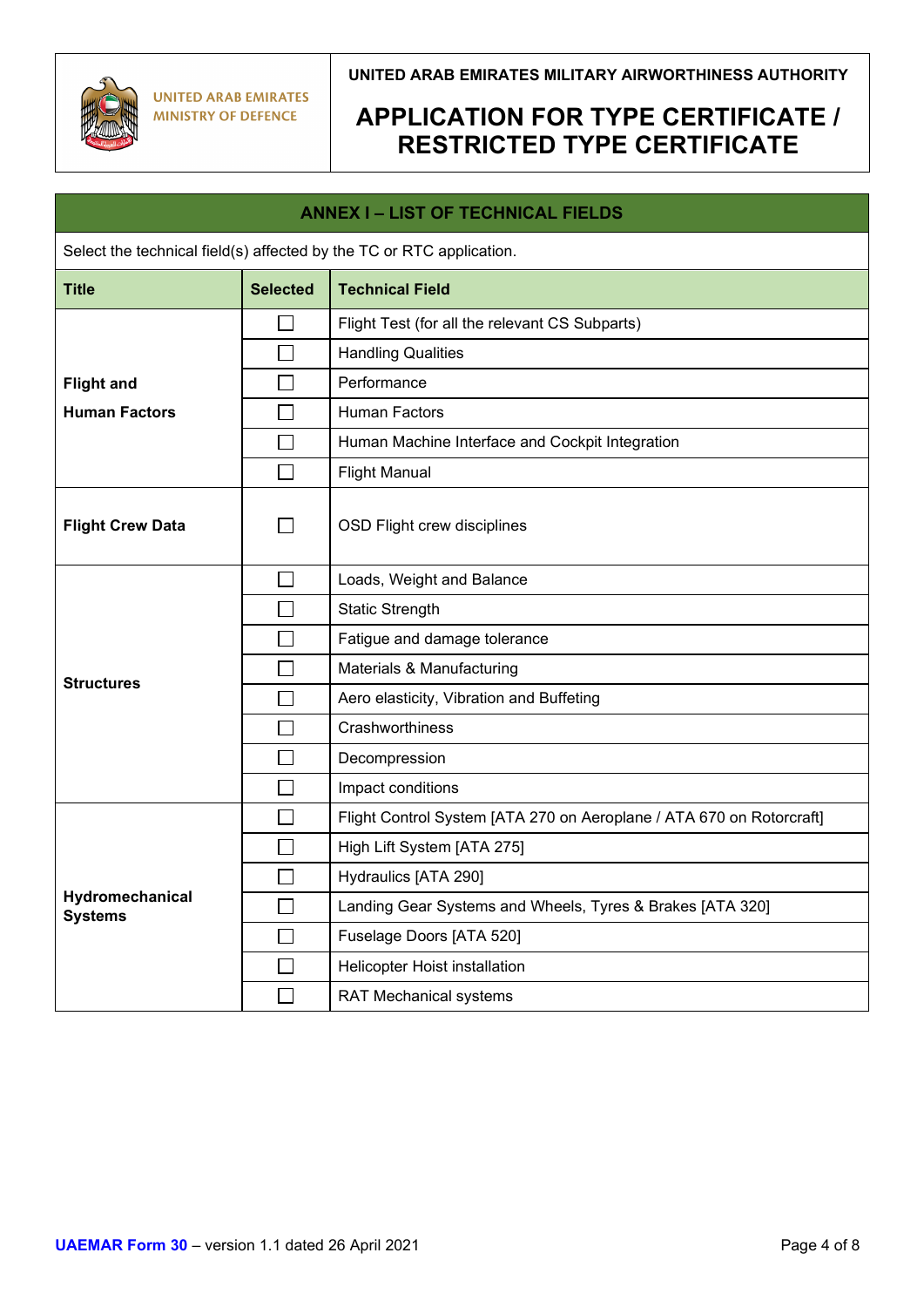

**UNITED ARAB EMIRATES MINISTRY OF DEFENCE** 

### **UNITED ARAB EMIRATES MILITARY AIRWORTHINESS AUTHORITY**

| <b>Title</b>                                   | <b>Selected</b> | <b>Technical Field</b>                                                                                                                                                                                                                                                   |  |  |
|------------------------------------------------|-----------------|--------------------------------------------------------------------------------------------------------------------------------------------------------------------------------------------------------------------------------------------------------------------------|--|--|
|                                                |                 | <b>Electrical Generation / Distribution</b>                                                                                                                                                                                                                              |  |  |
|                                                |                 | <b>EMC</b>                                                                                                                                                                                                                                                               |  |  |
|                                                |                 | <b>HIRF and Lightning Indirect Effects</b>                                                                                                                                                                                                                               |  |  |
|                                                |                 | <b>Lightning Direct Effects</b>                                                                                                                                                                                                                                          |  |  |
| <b>Electrical</b>                              |                 | <b>EWIS</b>                                                                                                                                                                                                                                                              |  |  |
|                                                |                 | Lights                                                                                                                                                                                                                                                                   |  |  |
|                                                |                 | IFE / Power outlets (for passengers or crew)                                                                                                                                                                                                                             |  |  |
|                                                |                 | Wireless transmission capabilities (for passengers or crew).                                                                                                                                                                                                             |  |  |
|                                                |                 | Autoflight systems (Includes auto-pilot, auto-throttle, flight guidance, flight<br>envelope, stability, etc.)                                                                                                                                                            |  |  |
|                                                |                 | Communications & Navigation & Surveillance (Includes air data systems,<br>datalink, transponder, radio, environment surveillance systems (TCAS,<br>TAWS, Weather Radar ), etc.)                                                                                          |  |  |
|                                                |                 | Flight Management system                                                                                                                                                                                                                                                 |  |  |
| <b>Avionic Systems</b>                         |                 | Indicating, Alerting & Recording systems and Diagnostic and Maintenance<br>systems (Includes display systems, instrument and control panel, recorders,<br>vibration/vehicle monitoring system, general computers, central warning<br>systems, maintenance systems, etc.) |  |  |
|                                                |                 | <b>Integrated Modular Avionics</b>                                                                                                                                                                                                                                       |  |  |
|                                                |                 | Includes IMA resources, data buses                                                                                                                                                                                                                                       |  |  |
|                                                |                 | Cybersecurity                                                                                                                                                                                                                                                            |  |  |
|                                                |                 | Engine, propeller and APU installation                                                                                                                                                                                                                                   |  |  |
|                                                |                 | <b>Fuel Systems</b>                                                                                                                                                                                                                                                      |  |  |
| <b>Powerplant Installation</b>                 |                 | <b>Fuel Tank inerting</b>                                                                                                                                                                                                                                                |  |  |
| and Fuel Systems                               |                 | ETOPS / EDTO                                                                                                                                                                                                                                                             |  |  |
|                                                |                 | Fire protection (unpressurised areas)                                                                                                                                                                                                                                    |  |  |
|                                                |                 | Volcanic Ash                                                                                                                                                                                                                                                             |  |  |
|                                                |                 | Air conditioning and pressurisation                                                                                                                                                                                                                                      |  |  |
| <b>ECS</b>                                     |                 | Ice protection                                                                                                                                                                                                                                                           |  |  |
|                                                |                 | Oxygen systems                                                                                                                                                                                                                                                           |  |  |
|                                                |                 | <b>Bleed</b> air                                                                                                                                                                                                                                                         |  |  |
|                                                |                 | Water and waste                                                                                                                                                                                                                                                          |  |  |
|                                                |                 | Noise                                                                                                                                                                                                                                                                    |  |  |
| Noise, Fuel<br><b>Venting</b><br>and Emissions |                 | Emissions                                                                                                                                                                                                                                                                |  |  |
|                                                |                 | Fuel venting                                                                                                                                                                                                                                                             |  |  |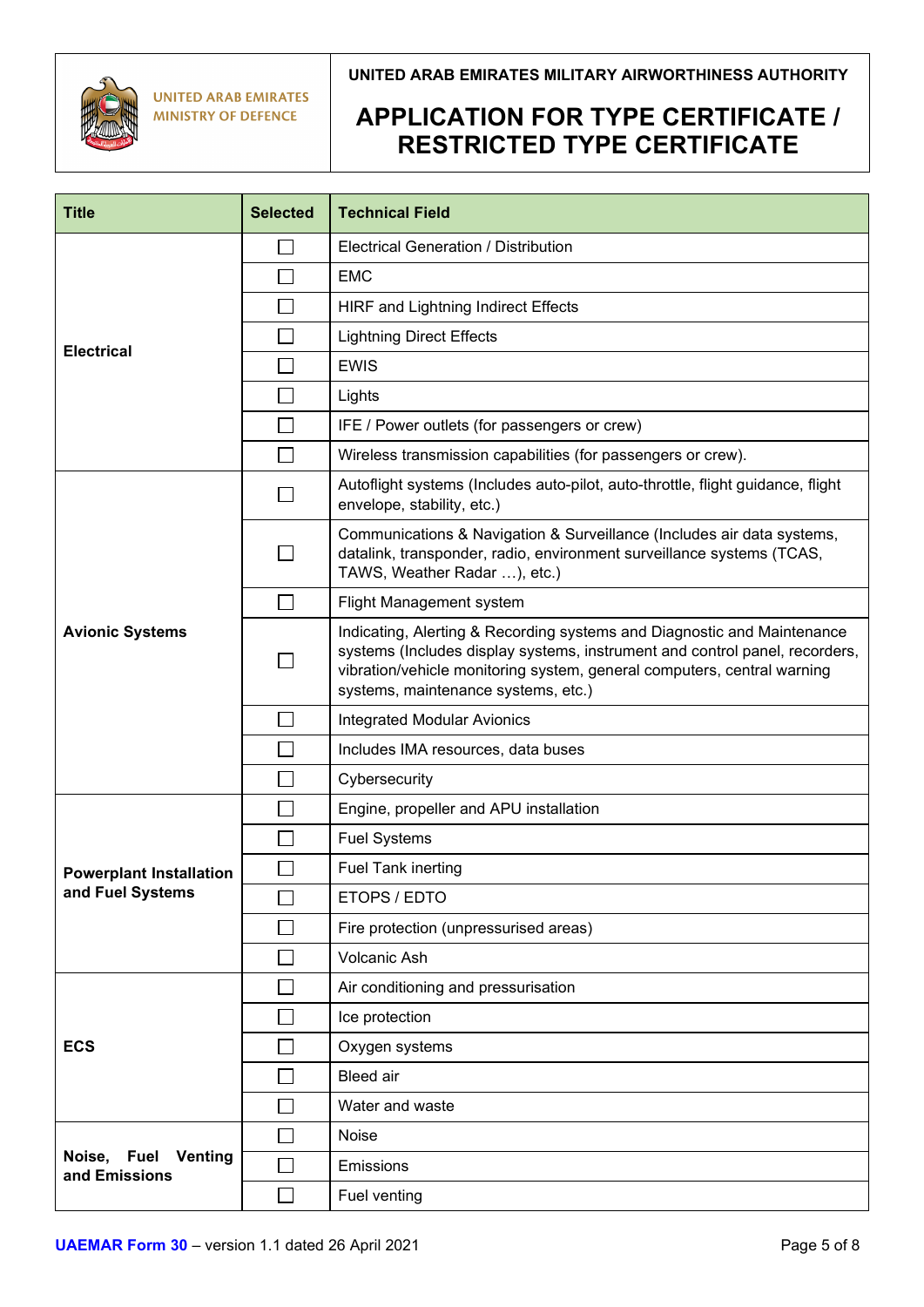

**UNITED ARAB EMIRATES MINISTRY OF DEFENCE** 

### **UNITED ARAB EMIRATES MILITARY AIRWORTHINESS AUTHORITY**

| <b>Title</b>                                       | <b>Selected</b> | <b>Technical Field</b>                                                                                                         |  |  |
|----------------------------------------------------|-----------------|--------------------------------------------------------------------------------------------------------------------------------|--|--|
| <b>Software and AEH</b>                            | $\blacksquare$  | DA for SW/AEH                                                                                                                  |  |  |
|                                                    |                 | Cabin Installation (including Emergency Medical Systems, VIP interiors,<br>Crew Rest Compartments, Courier Compartments, etc.) |  |  |
|                                                    |                 | <b>Flight Deck installation</b>                                                                                                |  |  |
|                                                    |                 | Cargo compartments (installation & restraint)                                                                                  |  |  |
|                                                    |                 | Occupant crashworthiness/restraint                                                                                             |  |  |
| <b>Cabin Safety</b>                                |                 | Fire Protection - pressurised areas (active and passive)                                                                       |  |  |
|                                                    | $\blacksquare$  | Occupant evacuation                                                                                                            |  |  |
|                                                    |                 | Internal and External placards and markings.                                                                                   |  |  |
|                                                    |                 | Rotorcraft Human External Cargo Restraint                                                                                      |  |  |
|                                                    |                 | Security aspects                                                                                                               |  |  |
| <b>DASA</b>                                        | $\blacksquare$  | Development Assurance and Safety Assessment                                                                                    |  |  |
| <b>Transmission</b>                                | $\mathbf{I}$    | Rotorcraft transmission                                                                                                        |  |  |
| <b>ICA</b>                                         |                 | <b>Instructions for Continued Airworthiness</b>                                                                                |  |  |
|                                                    | $\Box$          | Maintenance Review Board (MRB) process                                                                                         |  |  |
| MMEL                                               |                 | <b>OSD MMEL disciplines</b>                                                                                                    |  |  |
| <b>FSTD</b>                                        | $\blacksquare$  | OSD Sim disciplines                                                                                                            |  |  |
| <b>Cabin Crew Data</b>                             | $\blacksquare$  | OSD Cabin crew disciplines                                                                                                     |  |  |
| <b>Maintenance Certifying</b><br><b>Staff Data</b> | $\mathcal{L}$   | <b>OSD Maintenance Certifying Staff Disciplines</b>                                                                            |  |  |
|                                                    |                 | Engine certification                                                                                                           |  |  |
| <b>Propulsion</b>                                  |                 | APU qualification                                                                                                              |  |  |
|                                                    |                 | Propeller qualification                                                                                                        |  |  |
|                                                    |                 | <b>Electrical propulsion</b>                                                                                                   |  |  |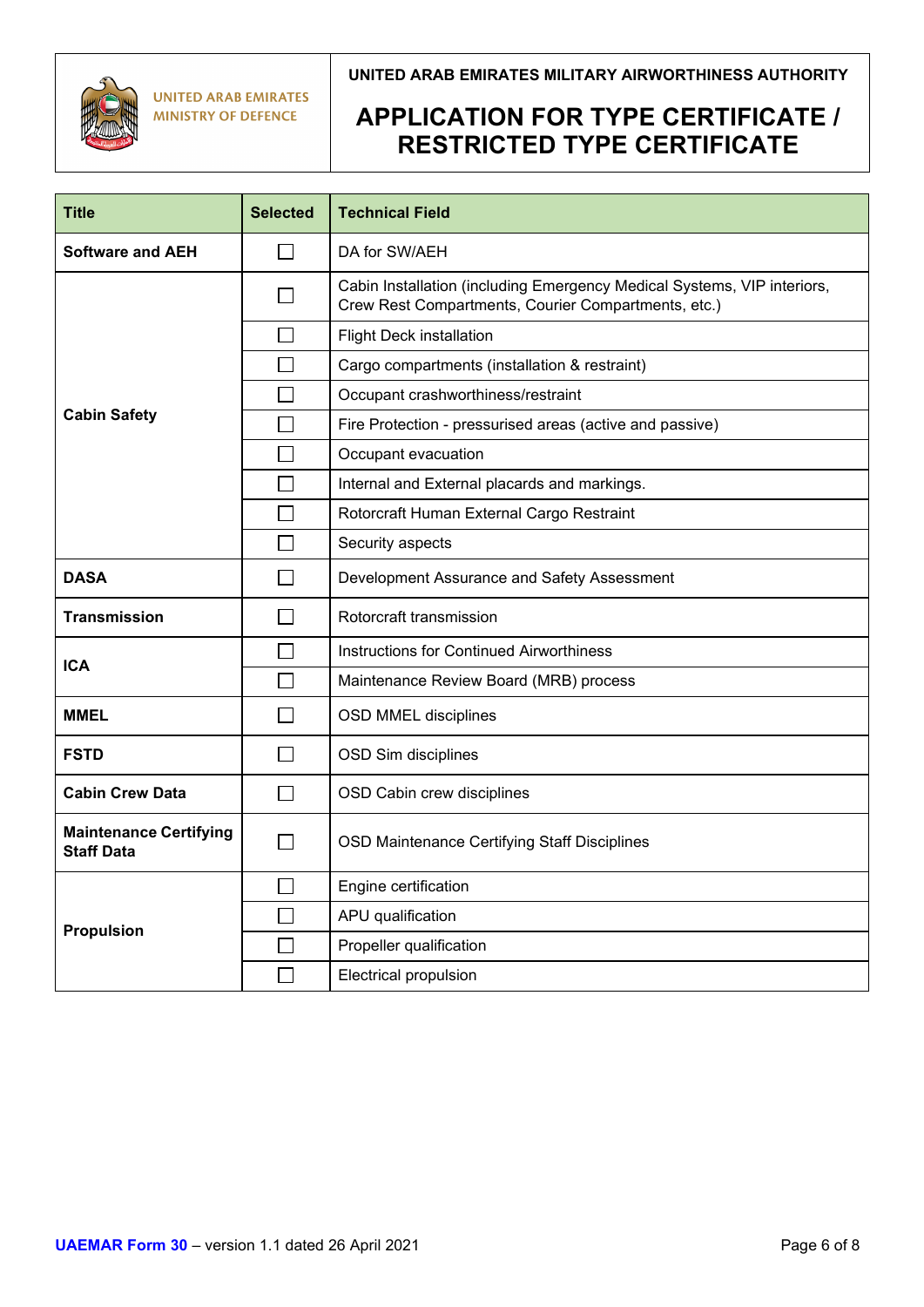

**UNITED ARAB EMIRATES MINISTRY OF DEFENCE** 

**UNITED ARAB EMIRATES MILITARY AIRWORTHINESS AUTHORITY**

## **APPLICATION FOR TYPE CERTIFICATE / RESTRICTED TYPE CERTIFICATE**

### **APPENDIX – FORM INSTRUCTIONS**

These instructions are designed to assist with completing the UAEMAR Form 30 for Application for Type Certificate / Restricted Type Certificate. Carefully read this document and any relevant Acceptable Means of Compliance or Guidance Material. Applicants shall complete and sign the application form and submit to the MAA using the email address given below.

### **Section 1. APPLICANT DETAILS AND CONTACT DATA.**

Fill the requested information in order to identify the applicant properly.

First time applicants need to submit a copy of the company's business registration or similar legal document stating name and seat of the company together with the application. In case the applicant is not a company but a natural person, a copy of the person's ID or passport needs to be provided in a separate document with the first application.

#### **Section 3. PRODUCT IDENTIFICATION.**

The weight category shall refer to the maximum take-off weight (MTOW) of the aircraft type/model as specified in the Type Certificate Data Sheet. Refer to Section 5 for TCDS reference.

The MTOW of the initial Type Certificate and subsequently of the majority (more than 50%) of the related models covered by this Type Certificate determines the MTOW category.

High Performance Aircraft (HPA) in the weight category up to 5 700 kg are those aeroplanes that have an Mmo greater than 0.6 and/or a maximum operating altitude above 25 000 ft. They shall be charged one category above the category determined by the MTOW, but not exceeding the category 'over 5 700kg up to 22 000 kg'.

'VTOL' refers to rotorcraft or any other heavier-than-air aircraft that has the capability of vertical take-off and/or vertical landing.

'HTOL' refers to any heavier-than-air aircraft that is not a 'VTOL'.

'VTOL Large Aircraft' refers to CS-29 and CS-27 CAT A aircraft.

'VTOL Small Aircraft' refers to CS-27 aircraft with MTOW below 3 175 kg and limited to 4 seats including pilot.

'VTOL Medium Aircraft' refers to other CS-27 aircraft.

'Small Airships' refers to:

- All Hot-Air Airships independent of their size.
- Gas Airships up to a volume of 2 000  $m^3$ .

'Medium airships' refers to Gas Airships with a volume of more than 2 000  $m<sup>3</sup>$  up to 15 000  $m<sup>3</sup>$ .

'Large Airships' refer to Gas Airships with a volume of more than 15 000 m3.

#### **Section 5. DESCRIPTION**

Provide the proper description of the product for which the applicant is seeking for TC / RTC approval. List in detail the existing restrictions the product might have (if any) and write down any remark to be considered important in relation to the TC / RTC application process.